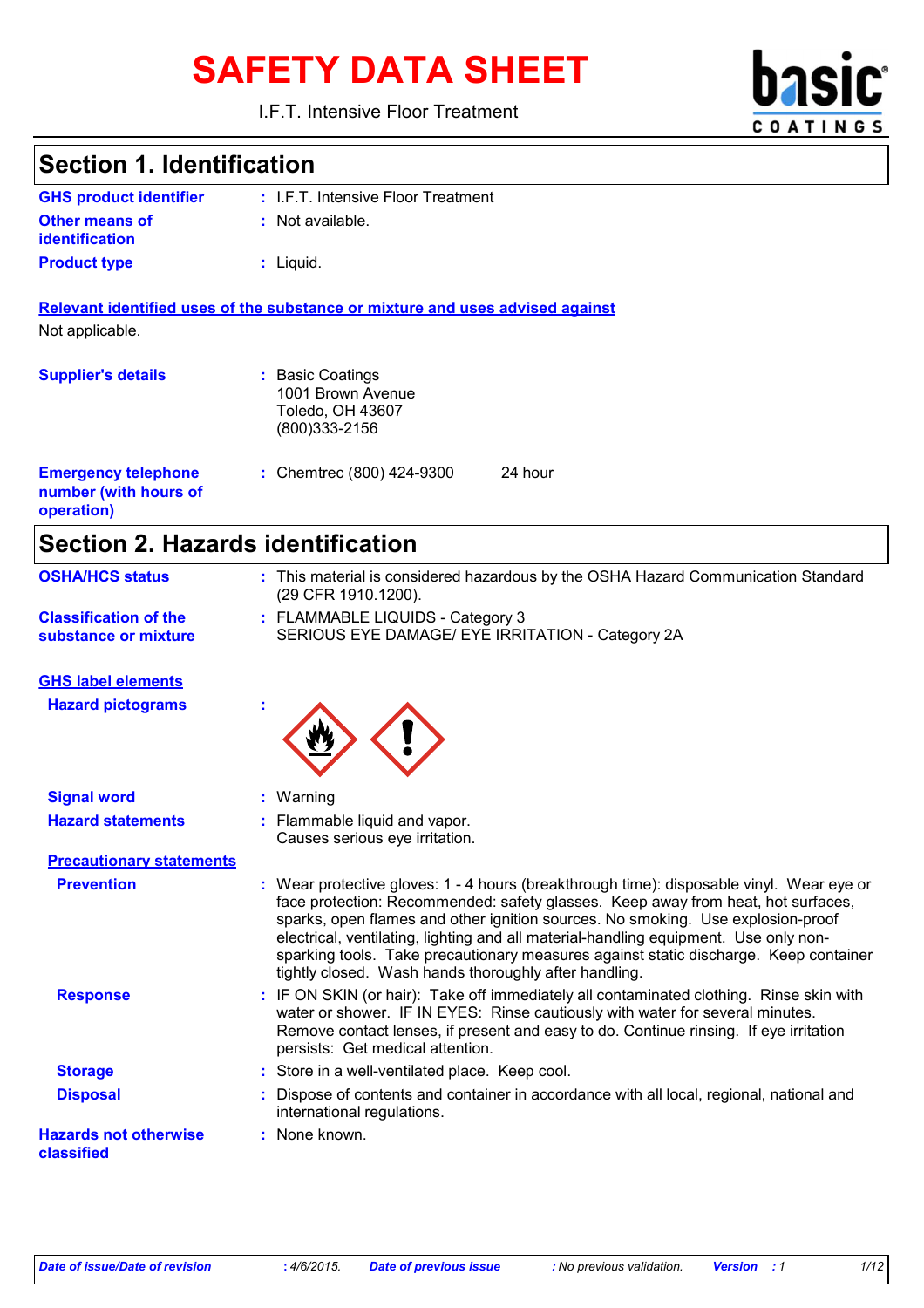### **Section 3. Composition/information on ingredients**

#### **Substance/mixture**

#### **Other means of identification**

**:** Mixture

**:** Not available.

#### **CAS number/other identifiers**

| <b>CAS number</b>   | : Not applicable. |
|---------------------|-------------------|
| <b>Product code</b> | : B1111           |

| <b>Ingredient name</b>                           | $\frac{9}{6}$ | <b>CAS number</b> |
|--------------------------------------------------|---------------|-------------------|
| 2-Butoxyethanol; Ethylene glycol monobutyl ether | l≥6 - <10     | 111-76-2          |
| Isopropyl alcohol                                | $\geq 4 - 5$  | 67-63-0           |
| sodium carbonate                                 | $ 21.1 - 3$   | 497-19-8          |

Any concentration shown as a range is to protect confidentiality or is due to batch variation.

**There are no additional ingredients present which, within the current knowledge of the supplier and in the concentrations applicable, are classified as hazardous to health or the environment and hence require reporting in this section.**

**Occupational exposure limits, if available, are listed in Section 8.**

### **Section 4. First aid measures**

**Description of necessary first aid measures**

#### Wash out mouth with water. Remove dentures if any. Remove victim to fresh air and keep at rest in a position comfortable for breathing. If material has been swallowed and the exposed person is conscious, give small quantities of water to drink. Stop if the exposed person feels sick as vomiting may be dangerous. Do not induce vomiting unless directed to do so by medical personnel. If vomiting occurs, the head should be kept low so that vomit does not enter the lungs. Get medical attention if adverse health effects persist or are severe. Never give anything by mouth to an unconscious person. If unconscious, place in recovery position and get medical attention immediately. Maintain an open airway. Loosen tight clothing such as a collar, tie, belt or waistband. **:** Immediately flush eyes with plenty of water, occasionally lifting the upper and lower eyelids. Check for and remove any contact lenses. Continue to rinse for at least 10 minutes. Get medical attention. Flush contaminated skin with plenty of water. Remove contaminated clothing and **:** shoes. Get medical attention if symptoms occur. Wash clothing before reuse. Clean shoes thoroughly before reuse. Remove victim to fresh air and keep at rest in a position comfortable for breathing. If **:** not breathing, if breathing is irregular or if respiratory arrest occurs, provide artificial respiration or oxygen by trained personnel. It may be dangerous to the person providing aid to give mouth-to-mouth resuscitation. Get medical attention if adverse health effects persist or are severe. If unconscious, place in recovery position and get medical attention immediately. Maintain an open airway. Loosen tight clothing such as a collar, tie, belt or waistband. **Eye contact Skin contact Inhalation Ingestion : Most important symptoms/effects, acute and delayed Inhalation <b>:** No known significant effects or critical hazards. **Ingestion :** No known significant effects or critical hazards. **Skin contact : No known significant effects or critical hazards. Eye contact :** Causes serious eye irritation. **Over-exposure signs/symptoms Inhalation :** No specific data. **Eye contact :** Adverse symptoms may include the following: pain or irritation watering redness **Potential acute health effects** *Date of issue/Date of revision* **:** *4/6/2015. Date of previous issue : No previous validation. Version : 1 2/12*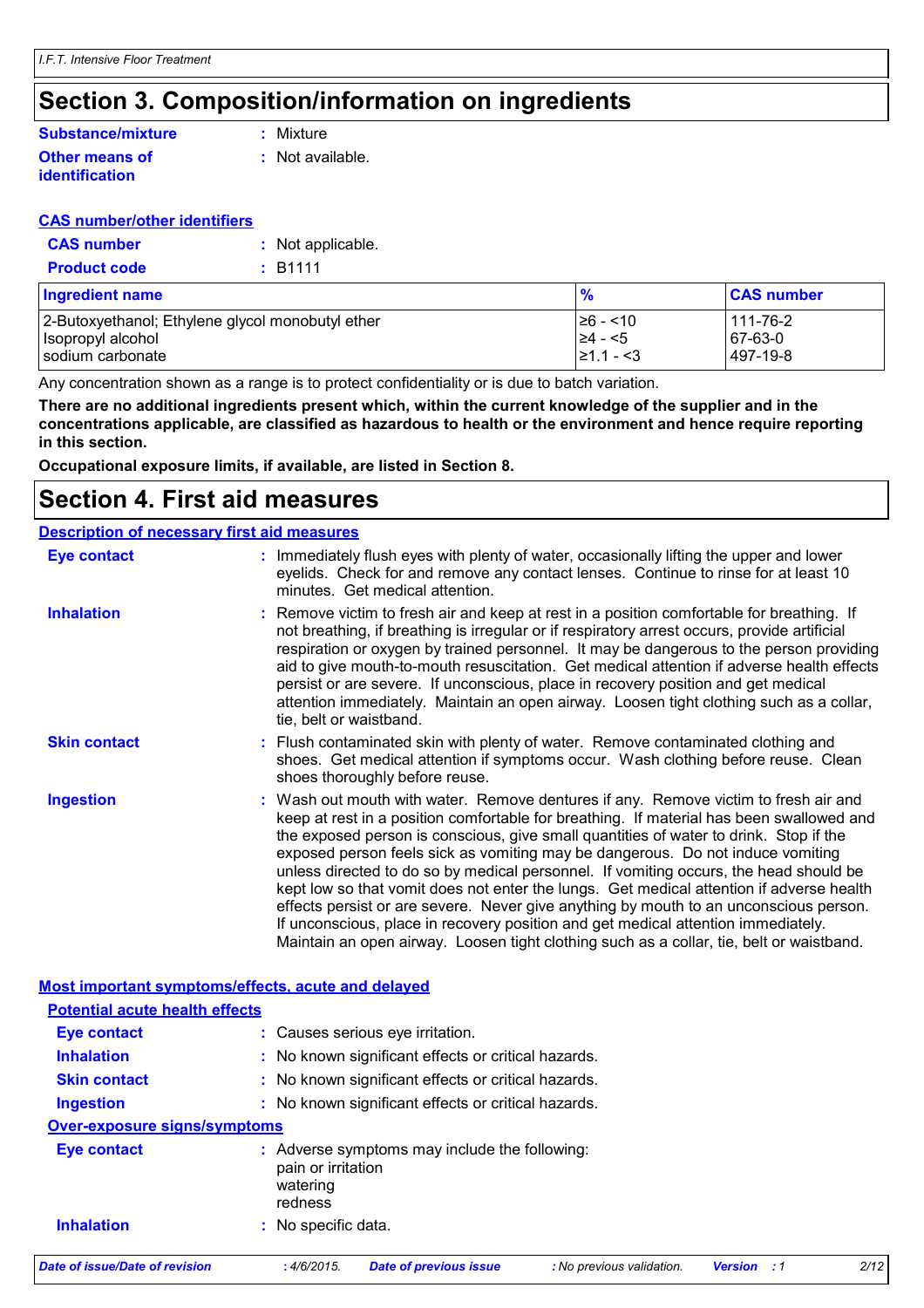# **Section 4. First aid measures**

| No specific data.                                                                                                                                                             |
|-------------------------------------------------------------------------------------------------------------------------------------------------------------------------------|
| No specific data.                                                                                                                                                             |
|                                                                                                                                                                               |
| Indication of immediate medical attention and special treatment needed, if necessary                                                                                          |
| : Treat symptomatically. Contact poison treatment specialist immediately if large<br>quantities have been ingested or inhaled.                                                |
| : No specific treatment.                                                                                                                                                      |
| : No action shall be taken involving any personal risk or without suitable training. It may<br>be dangerous to the person providing aid to give mouth-to-mouth resuscitation. |
|                                                                                                                                                                               |

#### **See toxicological information (Section 11)**

### **Section 5. Fire-fighting measures**

| <b>Extinguishing media</b>                               |                                                                                                                                                                                                                                                                                                                               |
|----------------------------------------------------------|-------------------------------------------------------------------------------------------------------------------------------------------------------------------------------------------------------------------------------------------------------------------------------------------------------------------------------|
| <b>Suitable extinguishing</b><br>media                   | : Use dry chemical, $CO2$ , water spray (fog) or foam.                                                                                                                                                                                                                                                                        |
| <b>Unsuitable extinguishing</b><br>media                 | : Do not use water jet.                                                                                                                                                                                                                                                                                                       |
| <b>Specific hazards arising</b><br>from the chemical     | : Flammable liquid and vapor. In a fire or if heated, a pressure increase will occur and<br>the container may burst, with the risk of a subsequent explosion. Runoff to sewer may<br>create fire or explosion hazard.                                                                                                         |
| <b>Hazardous thermal</b><br>decomposition products       | Decomposition products may include the following materials:<br>carbon dioxide<br>carbon monoxide<br>metal oxide/oxides                                                                                                                                                                                                        |
| <b>Special protective actions</b><br>for fire-fighters   | : Promptly isolate the scene by removing all persons from the vicinity of the incident if<br>there is a fire. No action shall be taken involving any personal risk or without suitable<br>training. Move containers from fire area if this can be done without risk. Use water<br>spray to keep fire-exposed containers cool. |
| <b>Special protective</b><br>equipment for fire-fighters | : Fire-fighters should wear appropriate protective equipment and self-contained breathing<br>apparatus (SCBA) with a full face-piece operated in positive pressure mode.                                                                                                                                                      |

### **Section 6. Accidental release measures**

#### **Personal precautions, protective equipment and emergency procedures**

| For non-emergency<br>personnel                        | on appropriate personal protective equipment. | : No action shall be taken involving any personal risk or without suitable training.<br>Evacuate surrounding areas. Keep unnecessary and unprotected personnel from<br>entering. Do not touch or walk through spilled material. Shut off all ignition sources.<br>No flares, smoking or flames in hazard area. Avoid breathing vapor or mist. Provide<br>adequate ventilation. Wear appropriate respirator when ventilation is inadequate. Put |
|-------------------------------------------------------|-----------------------------------------------|------------------------------------------------------------------------------------------------------------------------------------------------------------------------------------------------------------------------------------------------------------------------------------------------------------------------------------------------------------------------------------------------------------------------------------------------|
| For emergency responders                              | emergency personnel".                         | If specialised clothing is required to deal with the spillage, take note of any information<br>in Section 8 on suitable and unsuitable materials. See also the information in "For non-                                                                                                                                                                                                                                                        |
| <b>Environmental precautions</b>                      | pollution (sewers, waterways, soil or air).   | : Avoid dispersal of spilled material and runoff and contact with soil, waterways, drains<br>and sewers. Inform the relevant authorities if the product has caused environmental                                                                                                                                                                                                                                                               |
| Methods and materials for containment and cleaning up |                                               |                                                                                                                                                                                                                                                                                                                                                                                                                                                |
| <b>Small spill</b>                                    |                                               | : Stop leak if without risk. Move containers from spill area. Use spark-proof tools and<br>explosion-proof equipment. Dilute with water and mop up if water-soluble. Alternatively,<br>or if water-insoluble, absorb with an inert dry material and place in an appropriate waste<br>disposal container. Dispose of via a licensed waste disposal contractor.                                                                                  |

*Date of issue/Date of revision* **:** *4/6/2015. Date of previous issue : No previous validation. Version : 1 3/12*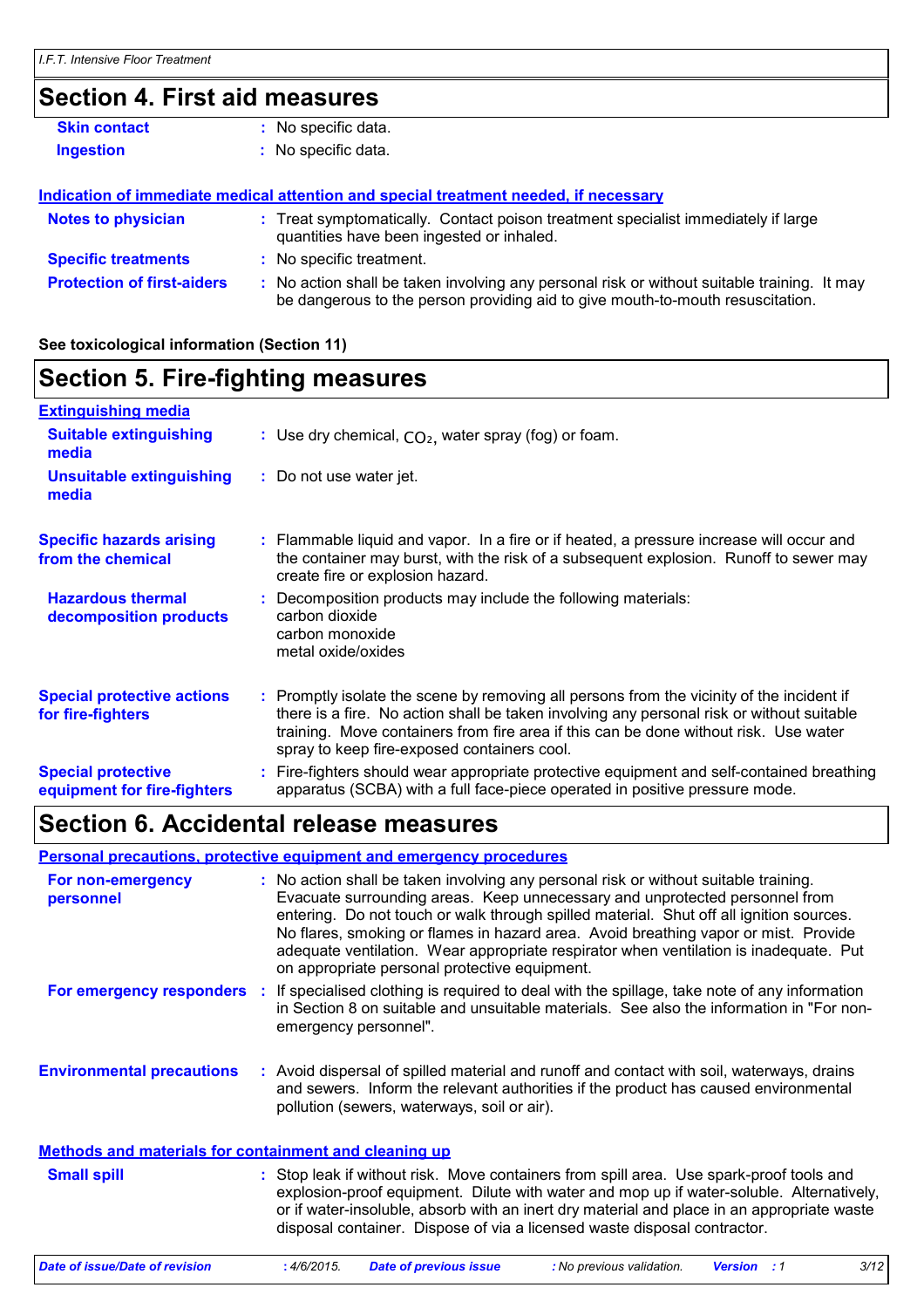# **Section 6. Accidental release measures**

| <b>Large spill</b> | : Stop leak if without risk. Move containers from spill area. Use spark-proof tools and<br>explosion-proof equipment. Approach release from upwind. Prevent entry into sewers,<br>water courses, basements or confined areas. Wash spillages into an effluent treatment<br>plant or proceed as follows. Contain and collect spillage with non-combustible,<br>absorbent material e.g. sand, earth, vermiculite or diatomaceous earth and place in<br>container for disposal according to local regulations (see Section 13). Dispose of via a<br>licensed waste disposal contractor. Contaminated absorbent material may pose the<br>same hazard as the spilled product. Note: see Section 1 for emergency contact |
|--------------------|--------------------------------------------------------------------------------------------------------------------------------------------------------------------------------------------------------------------------------------------------------------------------------------------------------------------------------------------------------------------------------------------------------------------------------------------------------------------------------------------------------------------------------------------------------------------------------------------------------------------------------------------------------------------------------------------------------------------|
|                    | information and Section 13 for waste disposal.                                                                                                                                                                                                                                                                                                                                                                                                                                                                                                                                                                                                                                                                     |

# **Section 7. Handling and storage**

| <b>Precautions for safe handling</b>                                             |                                                                                                                                                                                                                                                                                                                                                                                                                                                                                                                                                                                                                                                                                                                                                                                                                                                             |
|----------------------------------------------------------------------------------|-------------------------------------------------------------------------------------------------------------------------------------------------------------------------------------------------------------------------------------------------------------------------------------------------------------------------------------------------------------------------------------------------------------------------------------------------------------------------------------------------------------------------------------------------------------------------------------------------------------------------------------------------------------------------------------------------------------------------------------------------------------------------------------------------------------------------------------------------------------|
| <b>Protective measures</b>                                                       | Put on appropriate personal protective equipment (see Section 8). Do not ingest. Avoid<br>contact with eyes, skin and clothing. Avoid breathing vapor or mist. Use only with<br>adequate ventilation. Wear appropriate respirator when ventilation is inadequate. Do<br>not enter storage areas and confined spaces unless adequately ventilated. Keep in the<br>original container or an approved alternative made from a compatible material, kept<br>tightly closed when not in use. Store and use away from heat, sparks, open flame or<br>any other ignition source. Use explosion-proof electrical (ventilating, lighting and<br>material handling) equipment. Use only non-sparking tools. Take precautionary<br>measures against electrostatic discharges. Empty containers retain product residue<br>and can be hazardous. Do not reuse container. |
| <b>Advice on general</b><br>occupational hygiene                                 | Eating, drinking and smoking should be prohibited in areas where this material is<br>handled, stored and processed. Workers should wash hands and face before eating,<br>drinking and smoking. Remove contaminated clothing and protective equipment before<br>entering eating areas. See also Section 8 for additional information on hygiene<br>measures.                                                                                                                                                                                                                                                                                                                                                                                                                                                                                                 |
| <b>Conditions for safe storage,</b><br>including any<br><b>incompatibilities</b> | Store in accordance with local regulations. Store in a segregated and approved area.<br>Store in original container protected from direct sunlight in a dry, cool and well-ventilated<br>area, away from incompatible materials (see Section 10) and food and drink. Eliminate<br>all ignition sources. Separate from oxidizing materials. Keep container tightly closed<br>and sealed until ready for use. Containers that have been opened must be carefully<br>resealed and kept upright to prevent leakage. Do not store in unlabeled containers.<br>Use appropriate containment to avoid environmental contamination.                                                                                                                                                                                                                                  |

# **Section 8. Exposure controls/personal protection**

#### **Control parameters**

#### **Occupational exposure limits**

| <b>Ingredient name</b>                           | <b>Exposure limits</b>                    |
|--------------------------------------------------|-------------------------------------------|
| 2-Butoxyethanol; Ethylene glycol monobutyl ether | OSHA PEL 1989 (United States, 3/1989).    |
|                                                  | Absorbed through skin.                    |
|                                                  | TWA: 25 ppm 8 hours.                      |
|                                                  | TWA: 120 mg/m <sup>3</sup> 8 hours.       |
|                                                  | NIOSH REL (United States, 10/2013).       |
|                                                  | Absorbed through skin.                    |
|                                                  | TWA: 5 ppm 10 hours.                      |
|                                                  | TWA: 24 mg/m <sup>3</sup> 10 hours.       |
|                                                  | <b>ACGIH TLV (United States, 4/2014).</b> |
|                                                  | TWA: 20 ppm 8 hours.                      |
|                                                  | OSHA PEL (United States, 2/2013).         |
|                                                  | Absorbed through skin.                    |
|                                                  | TWA: 50 ppm 8 hours.                      |
|                                                  | TWA: 240 mg/m <sup>3</sup> 8 hours.       |
| Isopropyl alcohol                                | <b>ACGIH TLV (United States, 4/2014).</b> |
|                                                  | TWA: 200 ppm 8 hours.                     |
|                                                  | STEL: 400 ppm 15 minutes.                 |
|                                                  | OSHA PEL 1989 (United States, 3/1989).    |
|                                                  | TWA: 400 ppm 8 hours.                     |
|                                                  |                                           |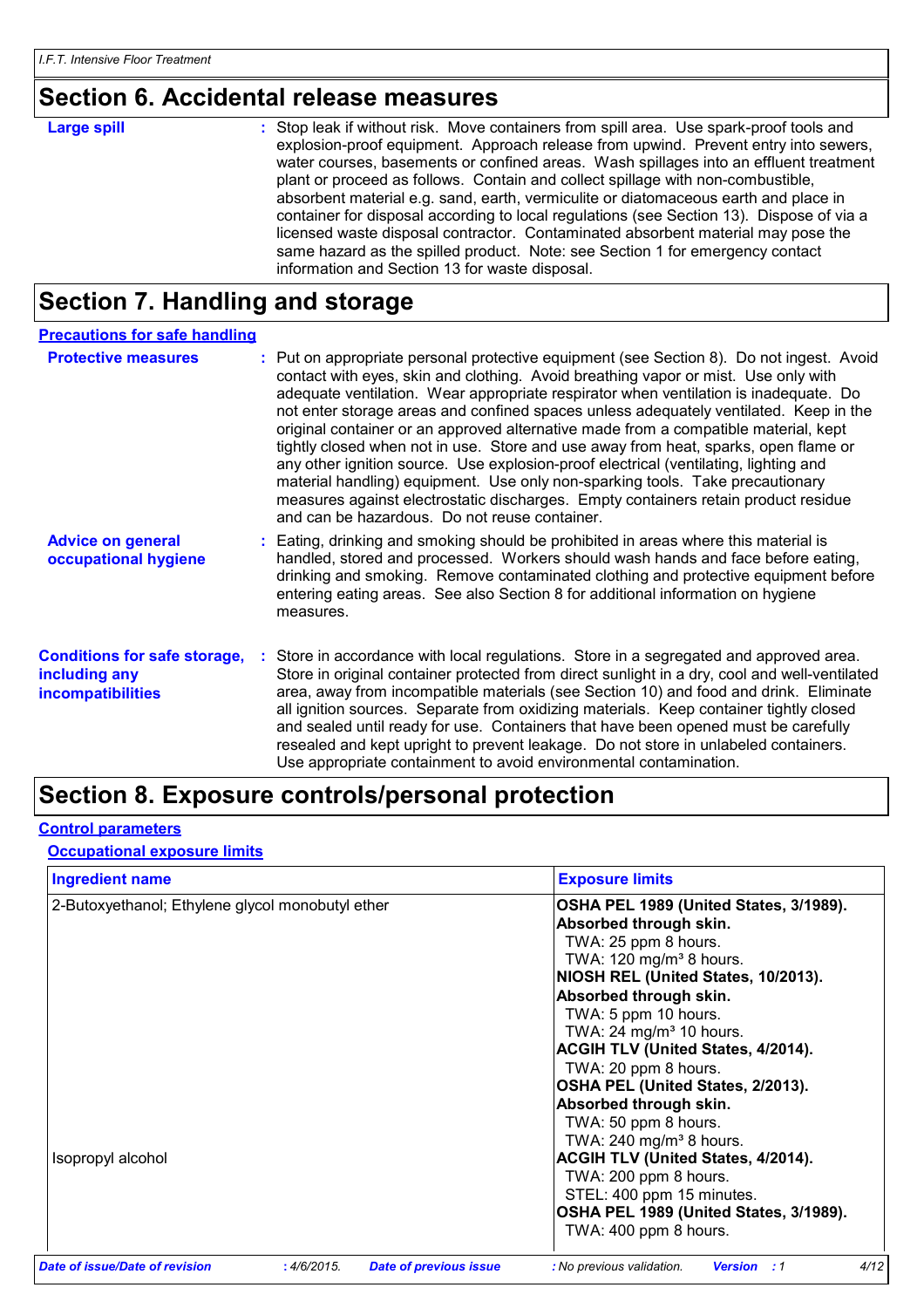# **Section 8. Exposure controls/personal protection**

|                                                      | TWA: 980 mg/m <sup>3</sup> 8 hours.                                                                                                                                                                                                                                                                                                                                                                                                                                                                                                                                                                                                                                         |  |
|------------------------------------------------------|-----------------------------------------------------------------------------------------------------------------------------------------------------------------------------------------------------------------------------------------------------------------------------------------------------------------------------------------------------------------------------------------------------------------------------------------------------------------------------------------------------------------------------------------------------------------------------------------------------------------------------------------------------------------------------|--|
|                                                      | STEL: 500 ppm 15 minutes.                                                                                                                                                                                                                                                                                                                                                                                                                                                                                                                                                                                                                                                   |  |
|                                                      | STEL: 1225 mg/m <sup>3</sup> 15 minutes.                                                                                                                                                                                                                                                                                                                                                                                                                                                                                                                                                                                                                                    |  |
|                                                      | NIOSH REL (United States, 10/2013).                                                                                                                                                                                                                                                                                                                                                                                                                                                                                                                                                                                                                                         |  |
|                                                      | TWA: 400 ppm 10 hours.                                                                                                                                                                                                                                                                                                                                                                                                                                                                                                                                                                                                                                                      |  |
|                                                      | TWA: 980 mg/m <sup>3</sup> 10 hours.<br>STEL: 500 ppm 15 minutes.                                                                                                                                                                                                                                                                                                                                                                                                                                                                                                                                                                                                           |  |
|                                                      | STEL: 1225 mg/m <sup>3</sup> 15 minutes.                                                                                                                                                                                                                                                                                                                                                                                                                                                                                                                                                                                                                                    |  |
|                                                      | OSHA PEL (United States, 2/2013).                                                                                                                                                                                                                                                                                                                                                                                                                                                                                                                                                                                                                                           |  |
|                                                      | TWA: 400 ppm 8 hours.                                                                                                                                                                                                                                                                                                                                                                                                                                                                                                                                                                                                                                                       |  |
|                                                      | TWA: 980 mg/m <sup>3</sup> 8 hours.                                                                                                                                                                                                                                                                                                                                                                                                                                                                                                                                                                                                                                         |  |
|                                                      |                                                                                                                                                                                                                                                                                                                                                                                                                                                                                                                                                                                                                                                                             |  |
| <b>Appropriate engineering</b><br><b>controls</b>    | : Use only with adequate ventilation. Use process enclosures, local exhaust ventilation or<br>other engineering controls to keep worker exposure to airborne contaminants below any<br>recommended or statutory limits. The engineering controls also need to keep gas,<br>vapor or dust concentrations below any lower explosive limits. Use explosion-proof<br>ventilation equipment.                                                                                                                                                                                                                                                                                     |  |
| <b>Environmental exposure</b><br><b>controls</b>     | Emissions from ventilation or work process equipment should be checked to ensure<br>÷.<br>they comply with the requirements of environmental protection legislation. In some<br>cases, fume scrubbers, filters or engineering modifications to the process equipment<br>will be necessary to reduce emissions to acceptable levels.                                                                                                                                                                                                                                                                                                                                         |  |
| <b>Individual protection measures</b>                |                                                                                                                                                                                                                                                                                                                                                                                                                                                                                                                                                                                                                                                                             |  |
| <b>Hygiene measures</b>                              | : Wash hands, forearms and face thoroughly after handling chemical products, before                                                                                                                                                                                                                                                                                                                                                                                                                                                                                                                                                                                         |  |
|                                                      | eating, smoking and using the lavatory and at the end of the working period.<br>Appropriate techniques should be used to remove potentially contaminated clothing.<br>Wash contaminated clothing before reusing. Ensure that eyewash stations and safety<br>showers are close to the workstation location.                                                                                                                                                                                                                                                                                                                                                                  |  |
| <b>Eye/face protection</b>                           | : Safety eyewear complying with an approved standard should be used when a risk                                                                                                                                                                                                                                                                                                                                                                                                                                                                                                                                                                                             |  |
|                                                      | assessment indicates this is necessary to avoid exposure to liquid splashes, mists,<br>gases or dusts. If contact is possible, the following protection should be worn, unless<br>the assessment indicates a higher degree of protection: chemical splash goggles.<br>Recommended: safety glasses                                                                                                                                                                                                                                                                                                                                                                           |  |
| <b>Skin protection</b>                               |                                                                                                                                                                                                                                                                                                                                                                                                                                                                                                                                                                                                                                                                             |  |
| <b>Hand protection</b>                               | : Chemical-resistant, impervious gloves complying with an approved standard should be<br>worn at all times when handling chemical products if a risk assessment indicates this is<br>necessary. Considering the parameters specified by the glove manufacturer, check<br>during use that the gloves are still retaining their protective properties. It should be<br>noted that the time to breakthrough for any glove material may be different for different<br>glove manufacturers. In the case of mixtures, consisting of several substances, the<br>protection time of the gloves cannot be accurately estimated. 1 - 4 hours (breakthrough<br>time): disposable vinyl |  |
| <b>Body protection</b>                               | Personal protective equipment for the body should be selected based on the task being<br>÷.<br>performed and the risks involved and should be approved by a specialist before<br>handling this product. When there is a risk of ignition from static electricity, wear anti-<br>static protective clothing. For the greatest protection from static discharges, clothing<br>should include anti-static overalls, boots and gloves.                                                                                                                                                                                                                                          |  |
| <b>Other skin protection</b>                         | : Appropriate footwear and any additional skin protection measures should be selected<br>based on the task being performed and the risks involved and should be approved by a<br>specialist before handling this product.                                                                                                                                                                                                                                                                                                                                                                                                                                                   |  |
| <b>Respiratory protection</b>                        | : Use a properly fitted, air-purifying or air-fed respirator complying with an approved<br>standard if a risk assessment indicates this is necessary. Respirator selection must be<br>based on known or anticipated exposure levels, the hazards of the product and the safe<br>working limits of the selected respirator.                                                                                                                                                                                                                                                                                                                                                  |  |
| <b>Personal protective</b><br>equipment (Pictograms) |                                                                                                                                                                                                                                                                                                                                                                                                                                                                                                                                                                                                                                                                             |  |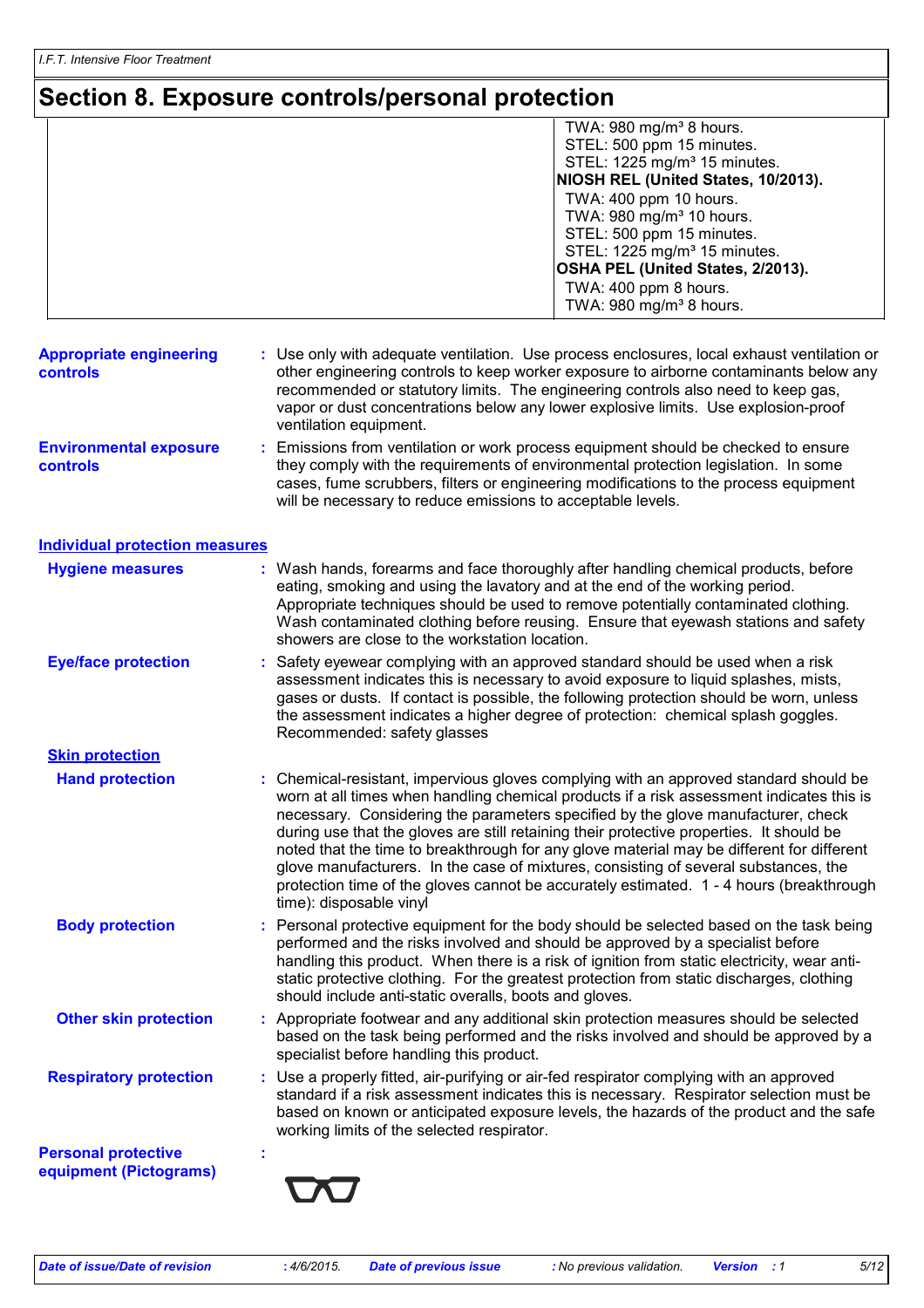# **Section 9. Physical and chemical properties**

#### **Appearance**

| <b>Physical state</b>                             | $:$ Liquid.                                                            |
|---------------------------------------------------|------------------------------------------------------------------------|
| Color                                             | : Purple.                                                              |
| Odor                                              | : Characteristic.                                                      |
| <b>Odor threshold</b>                             | $:$ Not available.                                                     |
| рH                                                | : 11 to 11.45                                                          |
| <b>Melting point</b>                              | $:$ Not available.                                                     |
| <b>Boiling point</b>                              | : Not available.                                                       |
| <b>Flash point</b>                                | : Closed cup: 42°C (107.6°F) [Product does not sustain combustion.]    |
| <b>Evaporation rate</b>                           | $:$ Not available.                                                     |
| <b>Flammability (solid, gas)</b>                  | : Not available.                                                       |
| Lower and upper explosive<br>(flammable) limits   | : Not available.                                                       |
| <b>Vapor pressure</b>                             | : Not available.                                                       |
| <b>Vapor density</b>                              | : Not available.                                                       |
| <b>Relative density</b>                           | : 1.006                                                                |
| <b>Solubility</b>                                 | : Easily soluble in the following materials: cold water and hot water. |
| <b>Partition coefficient: n-</b><br>octanol/water | $:$ Not available.                                                     |
| <b>Auto-ignition temperature</b>                  | $:$ Not available.                                                     |
| <b>Decomposition temperature</b>                  | : Not available.                                                       |
| <b>Viscosity</b>                                  | : Not available.                                                       |
|                                                   |                                                                        |

# **Section 10. Stability and reactivity**

| <b>Reactivity</b>                                   | : No specific test data related to reactivity available for this product or its ingredients.                                                                                 |
|-----------------------------------------------------|------------------------------------------------------------------------------------------------------------------------------------------------------------------------------|
| <b>Chemical stability</b>                           | : The product is stable.                                                                                                                                                     |
| <b>Possibility of hazardous</b><br><b>reactions</b> | : Under normal conditions of storage and use, hazardous reactions will not occur.                                                                                            |
| <b>Conditions to avoid</b>                          | : Avoid all possible sources of ignition (spark or flame). Do not pressurize, cut, weld,<br>braze, solder, drill, grind or expose containers to heat or sources of ignition. |
| <b>Incompatible materials</b>                       | Reactive or incompatible with the following materials:<br>oxidizing materials                                                                                                |
| <b>Hazardous decomposition</b><br>products          | : Under normal conditions of storage and use, hazardous decomposition products should<br>not be produced.                                                                    |

# **Section 11. Toxicological information**

#### **Information on toxicological effects**

#### **Acute toxicity**

| <b>Product/ingredient name</b>                      | <b>Result</b>         | <b>Species</b> | <b>Dose</b>           | <b>Exposure</b> |
|-----------------------------------------------------|-----------------------|----------------|-----------------------|-----------------|
| 2-Butoxyethanol; Ethylene<br>glycol monobutyl ether | ILC50 Inhalation Gas. | Rat            | $ 450$ ppm            | 4 hours         |
|                                                     | LD50 Dermal           | Rabbit         | $ 220 \text{ mg/kg} $ |                 |
|                                                     | LD50 Oral             | Rat            | $250$ mg/kg           |                 |
| Isopropyl alcohol                                   | LD50 Dermal           | Rabbit         | 12800 mg/kg           |                 |
|                                                     | LD50 Oral             | Rat            | 5000 mg/kg            |                 |
| sodium carbonate                                    | LD50 Oral             | Rat            | 4090 mg/kg            |                 |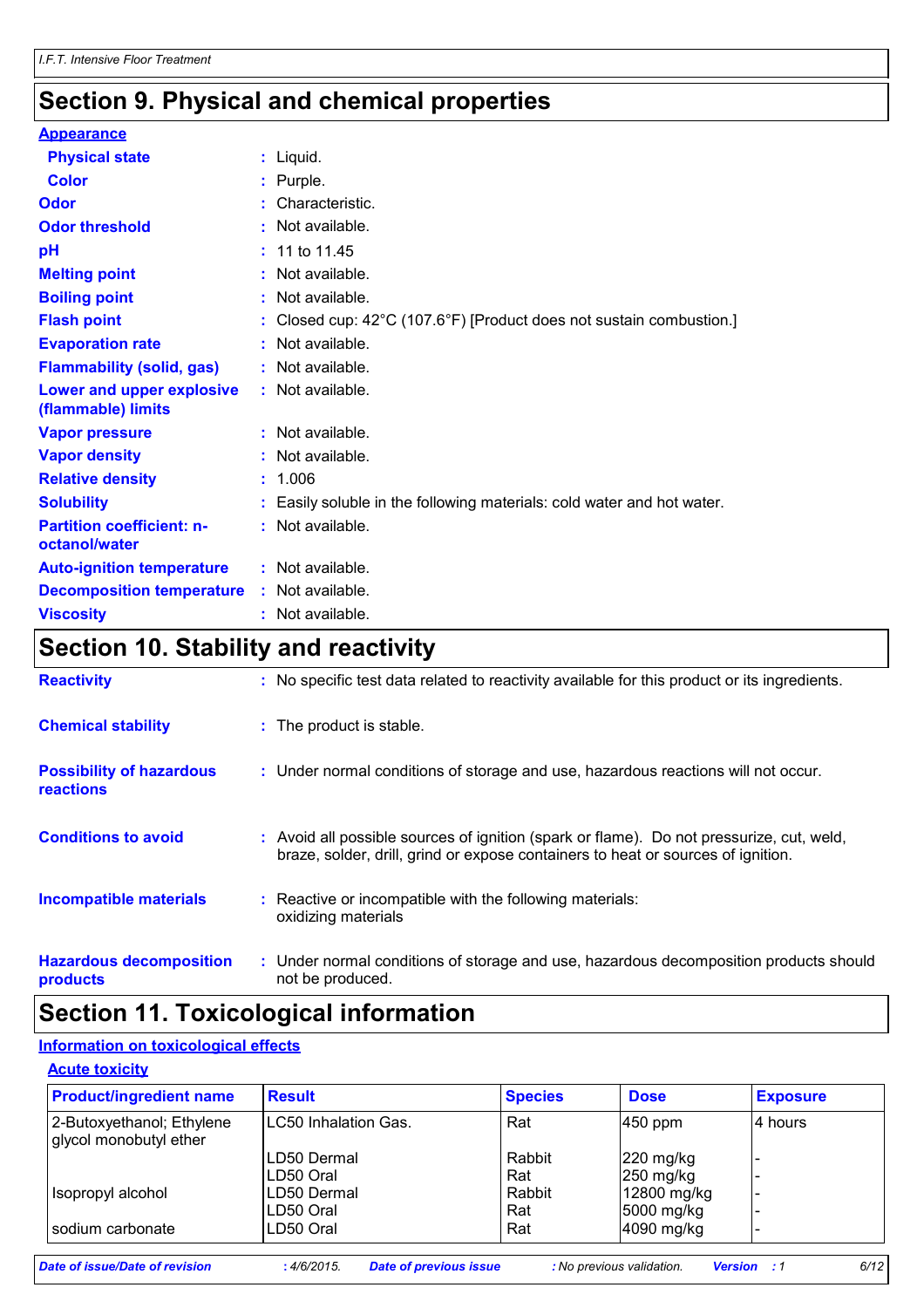### **Section 11. Toxicological information**

#### **Irritation/Corrosion**

| <b>Product/ingredient name</b> | <b>Result</b>            | <b>Species</b> | <b>Score</b> | <b>Exposure</b> | <b>Observation</b>       |
|--------------------------------|--------------------------|----------------|--------------|-----------------|--------------------------|
| 2-Butoxyethanol; Ethylene      | Eyes - Moderate irritant | Rabbit         |              | 24 hours 100    | ۰                        |
| glycol monobutyl ether         |                          |                |              | milligrams      |                          |
|                                | Eyes - Severe irritant   | Rabbit         |              | 100             | $\overline{\phantom{a}}$ |
|                                |                          |                |              | milligrams      |                          |
|                                | Skin - Mild irritant     | Rabbit         |              | 500             |                          |
|                                |                          |                |              | milligrams      |                          |
| Isopropyl alcohol              | Eyes - Moderate irritant | Rabbit         |              | 24 hours 100    |                          |
|                                |                          |                |              | milligrams      |                          |
|                                | Eyes - Moderate irritant | Rabbit         |              | 10 milligrams   |                          |
|                                | Eyes - Severe irritant   | Rabbit         |              | 100             |                          |
|                                |                          |                |              | milligrams      |                          |
|                                | Skin - Mild irritant     | Rabbit         |              | 500             |                          |
|                                |                          |                |              | milligrams      |                          |
| sodium carbonate               | Eyes - Mild irritant     | Rabbit         |              | 0.5 minutes     | $\overline{\phantom{a}}$ |
|                                |                          |                |              | 100             |                          |
|                                |                          |                |              | milligrams      |                          |
|                                | Eyes - Moderate irritant | Rabbit         |              | 24 hours 100    | $\blacksquare$           |
|                                |                          |                |              | milligrams      |                          |
|                                | Eyes - Severe irritant   | Rabbit         |              | 50 milligrams   |                          |
|                                | Skin - Mild irritant     | Rabbit         |              | 24 hours 500    |                          |
|                                |                          |                |              | milligrams      |                          |

#### **Sensitization**

Not available.

#### **Mutagenicity**

Not available.

#### **Carcinogenicity**

Not available.

#### **Classification**

| <b>Product/ingredient name</b>                      | <b>OSHA</b> | <b>IARC</b> | <b>NTP</b> |
|-----------------------------------------------------|-------------|-------------|------------|
| 2-Butoxyethanol; Ethylene<br>glycol monobutyl ether | -           |             |            |
| Isopropyl alcohol                                   |             |             |            |

#### **Reproductive toxicity**

Not available.

#### **Teratogenicity**

Not available.

#### **Specific target organ toxicity (single exposure)**

| <b>Name</b>       | <b>Category</b> | <b>Route of</b><br>exposure | <b>Target organs</b> |
|-------------------|-----------------|-----------------------------|----------------------|
| Isopropyl alcohol | Category 3      | Not applicable.             | Narcotic effects     |

#### **Specific target organ toxicity (repeated exposure)**

Not available.

#### **Aspiration hazard**

Not available.

#### **Information on the likely routes of exposure :** Routes of entry anticipated: Oral, Dermal, Inhalation.

### **Potential acute health effects**

- **Eye contact :** Causes serious eye irritation.
- *Date of issue/Date of revision* **:** *4/6/2015. Date of previous issue : No previous validation. Version : 1 7/12*
	-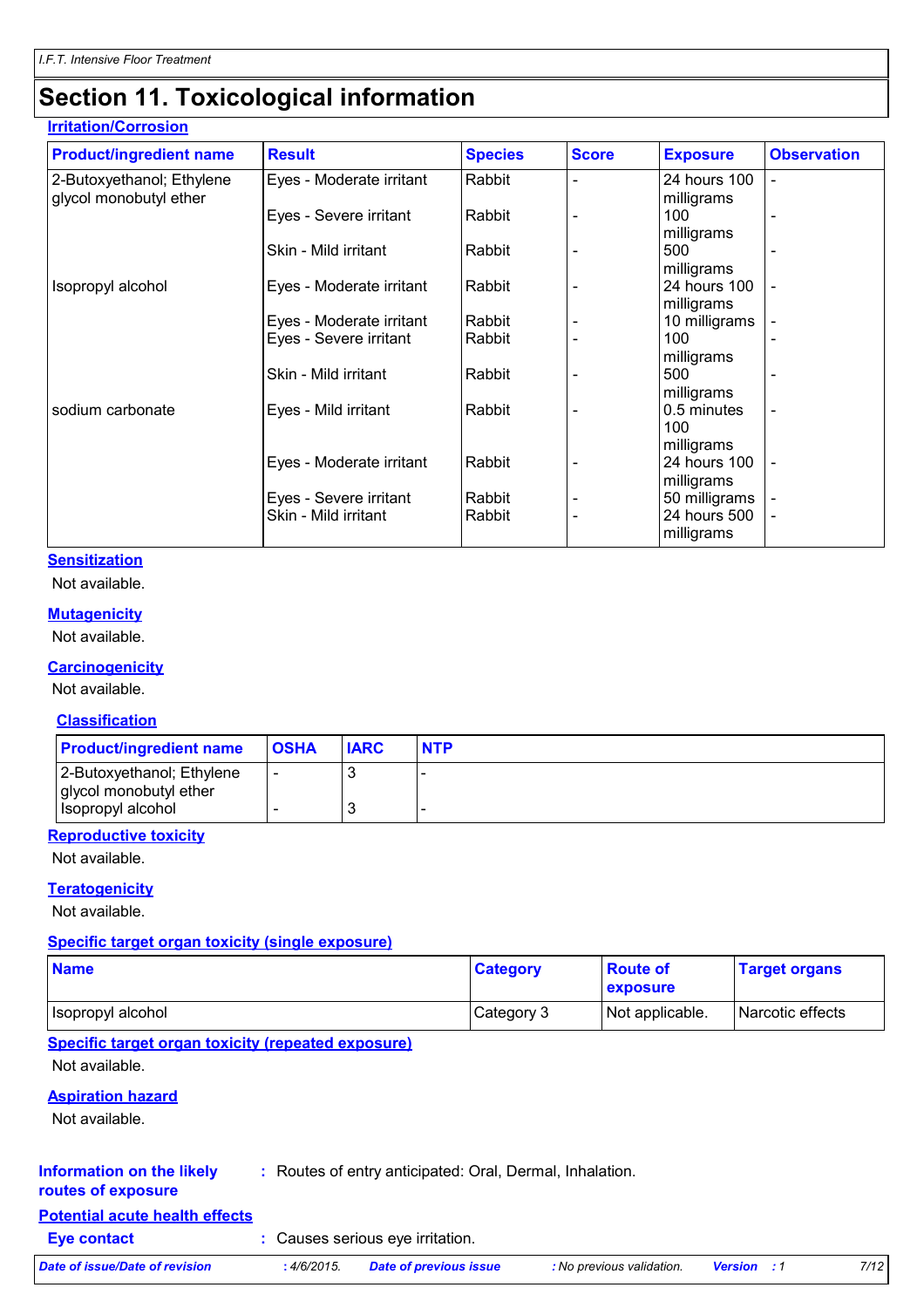# **Section 11. Toxicological information**

| <b>Inhalation</b>                       | : No known significant effects or critical hazards.                                        |
|-----------------------------------------|--------------------------------------------------------------------------------------------|
| <b>Skin contact</b>                     | : No known significant effects or critical hazards.                                        |
| <b>Ingestion</b>                        | : No known significant effects or critical hazards.                                        |
|                                         | Symptoms related to the physical, chemical and toxicological characteristics               |
| <b>Eye contact</b>                      | : Adverse symptoms may include the following:<br>pain or irritation<br>watering<br>redness |
| <b>Inhalation</b>                       | : No specific data.                                                                        |
| <b>Skin contact</b>                     | : No specific data.                                                                        |
| <b>Ingestion</b>                        | : No specific data.                                                                        |
|                                         | Delayed and immediate effects and also chronic effects from short and long term exposure   |
| <b>Short term exposure</b>              |                                                                                            |
| <b>Potential immediate</b><br>effects   | : Not available.                                                                           |
| <b>Potential delayed effects</b>        | : Not available.                                                                           |
| <b>Long term exposure</b>               |                                                                                            |
| <b>Potential immediate</b><br>effects   | : Not available.                                                                           |
| <b>Potential delayed effects</b>        | : Not available.                                                                           |
| <b>Potential chronic health effects</b> |                                                                                            |
| Not available.                          |                                                                                            |
| <b>General</b>                          | : No known significant effects or critical hazards.                                        |
| <b>Carcinogenicity</b>                  | No known significant effects or critical hazards.<br>t.                                    |
| <b>Mutagenicity</b>                     | No known significant effects or critical hazards.                                          |
| <b>Teratogenicity</b>                   | No known significant effects or critical hazards.                                          |
| <b>Developmental effects</b>            | : No known significant effects or critical hazards.                                        |
| <b>Fertility effects</b>                | No known significant effects or critical hazards.                                          |

#### **Numerical measures of toxicity**

| <b>Acute toxicity estimates</b> |                  |  |
|---------------------------------|------------------|--|
| <b>Route</b>                    | <b>ATE value</b> |  |
| Oral                            | 7637.8 mg/kg     |  |
| Dermal                          | 18333.3 mg/kg    |  |
| Inhalation (vapors)             | 183.3 mg/l       |  |

# **Section 12. Ecological information**

#### **Toxicity**

| <b>Product/ingredient name</b>                      | <b>Result</b>                               | <b>Species</b>                                  | <b>Exposure</b> |
|-----------------------------------------------------|---------------------------------------------|-------------------------------------------------|-----------------|
| 2-Butoxyethanol; Ethylene<br>glycol monobutyl ether | Acute EC50 >1000 mg/l Fresh water           | Daphnia - Daphnia magna                         | 48 hours        |
|                                                     | Acute LC50 800000 µg/l Marine water         | Crustaceans - Crangon crangon                   | 48 hours        |
|                                                     | Acute LC50 1250000 µg/l Marine water        | Fish - Menidia beryllina                        | 96 hours        |
| Isopropyl alcohol                                   | Acute LC50 1400000 µg/l Marine water        | Crustaceans - Crangon crangon                   | 48 hours        |
|                                                     | Acute LC50 4200000 µg/l Fresh water         | Fish - Rasbora heteromorpha                     | 96 hours        |
| sodium carbonate                                    | Acute EC50 242000 µg/l Fresh water          | Algae - Navicula seminulum                      | 96 hours        |
|                                                     | Acute LC50 176000 µg/l Fresh water          | Crustaceans - Amphipoda                         | 48 hours        |
|                                                     | Acute LC50 265000 µg/l Fresh water          | Daphnia - Daphnia magna                         | 48 hours        |
| Date of issue/Date of revision                      | <b>Date of previous issue</b><br>:4/6/2015. | : No previous validation.<br><b>Version</b> : 1 | 8/12            |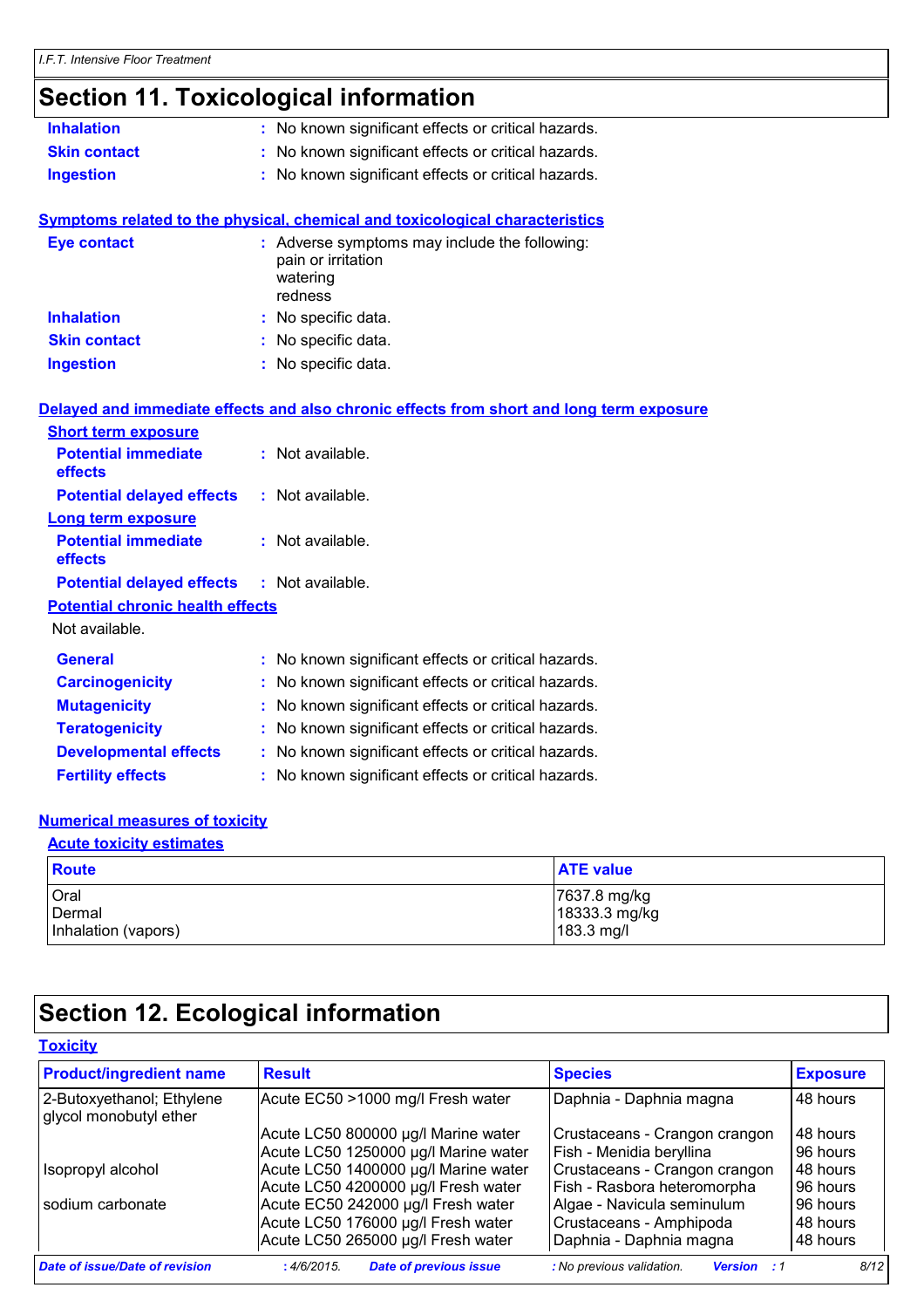### **Section 12. Ecological information**

Acute LC50 300000 µg/l Fresh water Fish - Lepomis macrochirus | 96 hours

#### **Persistence and degradability**

Not available.

#### **Bioaccumulative potential**

| <b>Product/ingredient name</b>                      | $LoaPow$ | <b>BCF</b> | <b>Potential</b> |
|-----------------------------------------------------|----------|------------|------------------|
| 2-Butoxyethanol; Ethylene<br>glycol monobutyl ether | 0.81     |            | l low            |
| Isopropyl alcohol                                   | 0.05     |            | low              |

#### **Mobility in soil**

| <b>Soil/water partition</b>    | : Not available. |
|--------------------------------|------------------|
| coefficient (K <sub>oc</sub> ) |                  |

**Other adverse effects** : No known significant effects or critical hazards.

# **Section 13. Disposal considerations**

| <b>Disposal methods</b> | : The generation of waste should be avoided or minimized wherever possible. Disposal<br>of this product, solutions and any by-products should at all times comply with the<br>requirements of environmental protection and waste disposal legislation and any<br>regional local authority requirements. Dispose of surplus and non-recyclable products<br>via a licensed waste disposal contractor. Waste should not be disposed of untreated to<br>the sewer unless fully compliant with the requirements of all authorities with jurisdiction.<br>Waste packaging should be recycled. Incineration or landfill should only be considered<br>when recycling is not feasible. This material and its container must be disposed of in a<br>safe way. Care should be taken when handling emptied containers that have not been<br>cleaned or rinsed out. Empty containers or liners may retain some product residues.<br>Vapor from product residues may create a highly flammable or explosive atmosphere |
|-------------------------|----------------------------------------------------------------------------------------------------------------------------------------------------------------------------------------------------------------------------------------------------------------------------------------------------------------------------------------------------------------------------------------------------------------------------------------------------------------------------------------------------------------------------------------------------------------------------------------------------------------------------------------------------------------------------------------------------------------------------------------------------------------------------------------------------------------------------------------------------------------------------------------------------------------------------------------------------------------------------------------------------------|
|                         | inside the container. Do not cut, weld or grind used containers unless they have been<br>cleaned thoroughly internally. Avoid dispersal of spilled material and runoff and contact<br>with soil, waterways, drains and sewers.                                                                                                                                                                                                                                                                                                                                                                                                                                                                                                                                                                                                                                                                                                                                                                           |

|                                      | <b>DOT</b><br><b>Classification</b>            | <b>TDG</b><br><b>Classification</b>            | <b>Mexico</b><br><b>Classification</b>         | <b>ADR/RID</b>                                                                                   | <b>IMDG</b>                                                                           | <b>IATA</b>                                                                                      |
|--------------------------------------|------------------------------------------------|------------------------------------------------|------------------------------------------------|--------------------------------------------------------------------------------------------------|---------------------------------------------------------------------------------------|--------------------------------------------------------------------------------------------------|
| <b>UN number</b>                     | Not Available.                                 | Not Available.                                 | Not Available.                                 | 1993                                                                                             | 1993                                                                                  | 1993                                                                                             |
| <b>UN proper</b><br>shipping name    | Not Regulated<br>For Ground<br>Transportation. | Not Regulated<br>For Ground<br>Transportation. | Not Regulated<br>For Ground<br>Transportation. | <b>FLAMMABLE</b><br>LIQUID, N.O.S.<br>(Ethylene<br>glycol<br>monobutyl<br>ether,<br>Isopropanol) | <b>FLAMMABLE</b><br>LIQUIDS, N.O.<br>S.<br>(2-butoxyethanol,<br>Isopropyl<br>alcohol) | <b>FLAMMABLE</b><br>LIQUID, N.O.S.<br>(Ethylene<br>glycol<br>monobutyl<br>ether,<br>Isopropanol) |
| <b>Transport</b><br>hazard class(es) | Not available.                                 | Not available.                                 | Not available.                                 | Not available.                                                                                   | Not available.                                                                        | Not available.                                                                                   |
| <b>Packing group</b>                 |                                                |                                                |                                                | $\mathbf{III}$                                                                                   | $\mathbf{III}$                                                                        | Ш                                                                                                |
| <b>Environmental</b><br>hazards      | No.                                            | No.                                            | No.                                            | No.                                                                                              | No.                                                                                   | No.                                                                                              |

# **Section 14. Transport information**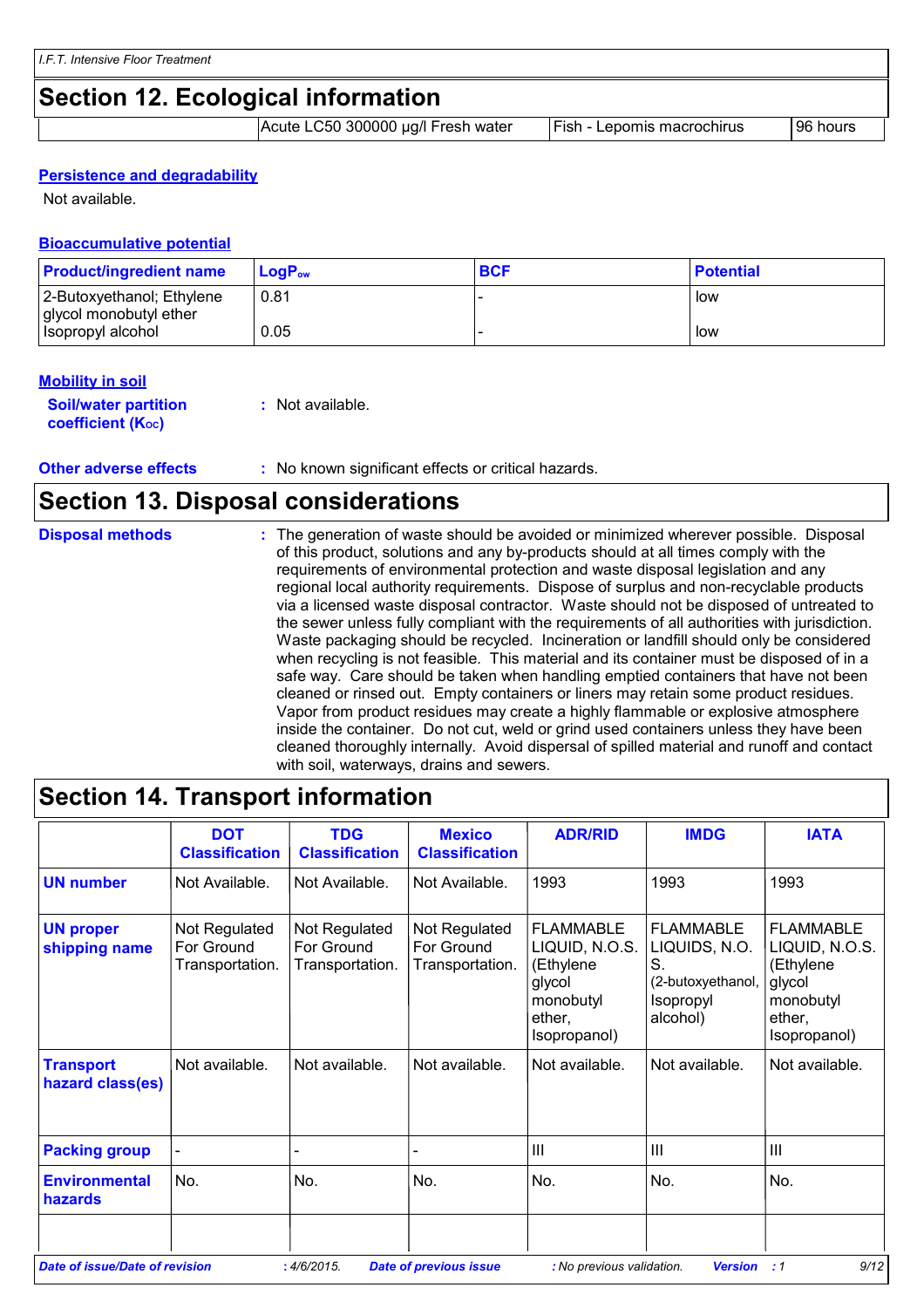### **Section 14. Transport information**

| <b>Additional</b>   |  | <b>Tunnel code</b> | . . |  |
|---------------------|--|--------------------|-----|--|
| <b>linformation</b> |  | (D/E)              |     |  |

**Special precautions for user** : Transport within user's premises: always transport in closed containers that are upright and secure. Ensure that persons transporting the product know what to do in the event of an accident or spillage.

**Transport in bulk according to Annex II of MARPOL 73/78 and the IBC Code :** Not available.

### **Section 15. Regulatory information**

| <b>U.S. Federal regulations</b>                                                   |  | : TSCA 8(a) CDR Exempt/Partial exemption: Not determined |                       |                                         |                 |                                                 |                                                 |
|-----------------------------------------------------------------------------------|--|----------------------------------------------------------|-----------------------|-----------------------------------------|-----------------|-------------------------------------------------|-------------------------------------------------|
|                                                                                   |  | All components are listed or exempted.                   |                       |                                         |                 |                                                 |                                                 |
|                                                                                   |  | Clean Water Act (CWA) 311: sodium hydroxide              |                       |                                         |                 |                                                 |                                                 |
| <b>Clean Air Act Section 112</b><br>(b) Hazardous Air<br><b>Pollutants (HAPs)</b> |  | : Not listed                                             |                       |                                         |                 |                                                 |                                                 |
| <b>Clean Air Act Section 602</b><br><b>Class I Substances</b>                     |  | : Not listed                                             |                       |                                         |                 |                                                 |                                                 |
| <b>Clean Air Act Section 602</b><br><b>Class II Substances</b>                    |  | : Not listed                                             |                       |                                         |                 |                                                 |                                                 |
| <b>DEA List I Chemicals</b><br>(Precursor Chemicals)                              |  | : Not listed                                             |                       |                                         |                 |                                                 |                                                 |
| <b>DEA List II Chemicals</b><br><b>(Essential Chemicals)</b>                      |  | : Not listed                                             |                       |                                         |                 |                                                 |                                                 |
| <b>SARA 302/304</b>                                                               |  |                                                          |                       |                                         |                 |                                                 |                                                 |
| <b>Composition/information on ingredients</b>                                     |  |                                                          |                       |                                         |                 |                                                 |                                                 |
| No products were found.                                                           |  |                                                          |                       |                                         |                 |                                                 |                                                 |
| <b>SARA 304 RQ</b>                                                                |  | : Not applicable.                                        |                       |                                         |                 |                                                 |                                                 |
| <b>SARA 311/312</b>                                                               |  |                                                          |                       |                                         |                 |                                                 |                                                 |
| <b>Classification</b>                                                             |  | $:$ Fire hazard                                          |                       |                                         |                 |                                                 |                                                 |
|                                                                                   |  | Immediate (acute) health hazard                          |                       |                                         |                 |                                                 |                                                 |
| <b>Composition/information on ingredients</b>                                     |  |                                                          |                       |                                         |                 |                                                 |                                                 |
| <b>Name</b>                                                                       |  | $\frac{9}{6}$                                            | <b>Fire</b><br>hazard | <b>Sudden</b><br>release of<br>pressure | <b>Reactive</b> | <b>Immediate</b><br>(acute)<br>health<br>hazard | <b>Delayed</b><br>(chronic)<br>health<br>hazard |
| 2-Butoxyethanol; Ethylene glycol<br>monobutyl ether                               |  | $≥6 - < 10$                                              | No.                   | No.                                     | No.             | Yes.                                            | No.                                             |

#### **SARA 313**

|                              | <b>Product name</b> | <b>CAS number</b> | $\frac{9}{6}$ |
|------------------------------|---------------------|-------------------|---------------|
| <b>Form R - Reporting</b>    | 2-butoxyethanol     | $111 - 76 - 2$    | $\geq 6 - 10$ |
| requirements                 | Isopropyl alcohol   | 67-63-0           | $\geq 4 - 5$  |
| <b>Supplier notification</b> | 2-butoxyethanol     | $111 - 76 - 2$    | 26 - <10      |
|                              | Isopropyl alcohol   | 67-63-0           | l≥4 - <5      |

Isopropyl alcohol  $\geq 4$  - <5  $\mid$  Yes.  $\mid$  No.  $\mid$  Yes.  $\mid$  No.  $\mid$  Yes.  $\mid$  No. sodium carbonate  $\vert$ ≥1.1 - <3 No. No. No. No. Yes. No.

SARA 313 notifications must not be detached from the SDS and any copying and redistribution of the SDS shall include copying and redistribution of the notice attached to copies of the SDS subsequently redistributed.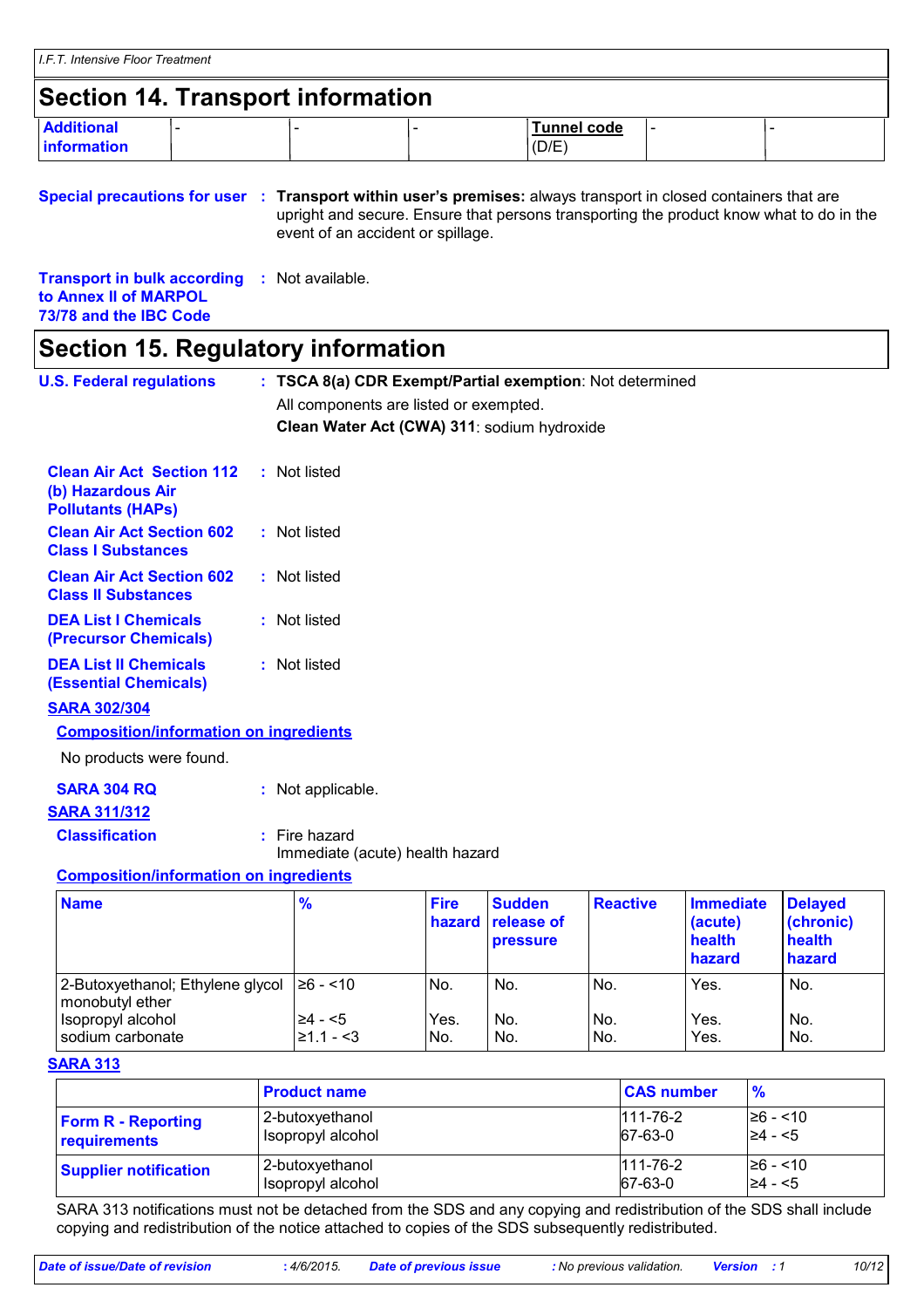# **Section 15. Regulatory information**

#### **State regulations**

| <b>Massachusetts</b> | : The following components are listed: 2-BUTOXYETHANOL; ISOPROPYL ALCOHOL                                   |
|----------------------|-------------------------------------------------------------------------------------------------------------|
| <b>New York</b>      | : None of the components are listed.                                                                        |
| <b>New Jersey</b>    | : The following components are listed: 2-BUTOXY ETHANOL; BUTYL CELLOSOLVE;<br>ISOPROPYL ALCOHOL; 2-PROPANOL |
| <b>Pennsylvania</b>  | : The following components are listed: ETHANOL, 2-BUTOXY-; Isopropanol                                      |

#### **California Prop. 65**

**WARNING:** This product contains less than 1% of a chemical known to the State of California to cause birth defects or other reproductive harm.

| <b>Ingredient name</b> | <b>Cancer</b> | <b>Reproductive</b> | No significant risk<br>level | <b>Maximum</b><br>acceptable dosage<br><b>level</b>         |
|------------------------|---------------|---------------------|------------------------------|-------------------------------------------------------------|
| l methanol             | No.           | Yes.                | No.                          | 23000 µg/day<br>(ingestion)<br>47000 µg/day<br>(inhalation) |

#### **International regulations**

**Chemical Weapon Convention List Schedules I, II & III Chemicals** Not listed.

#### **Montreal Protocol (Annexes A, B, C, E)**

Not listed.

#### **Stockholm Convention on Persistent Organic Pollutants**

Not listed.

### **Rotterdam Convention on Prior Inform Consent (PIC)**

Not listed.

#### **UNECE Aarhus Protocol on POPs and Heavy Metals**

Not listed.

#### **International lists**

| <b>National inventory</b> |                                          |
|---------------------------|------------------------------------------|
| <b>Australia</b>          | : All components are listed or exempted. |
| <b>Canada</b>             | : All components are listed or exempted. |
| <b>China</b>              | : All components are listed or exempted. |
| <b>Europe</b>             | : Not determined.                        |
| <b>Japan</b>              | : All components are listed or exempted. |
| <b>Malaysia</b>           | : Not determined.                        |
| <b>New Zealand</b>        | : All components are listed or exempted. |
| <b>Philippines</b>        | : All components are listed or exempted. |
| <b>Republic of Korea</b>  | : Not determined.                        |
| <b>Taiwan</b>             | : All components are listed or exempted. |

### **Section 16. Other information**

#### **Hazardous Material Information System (U.S.A.)**